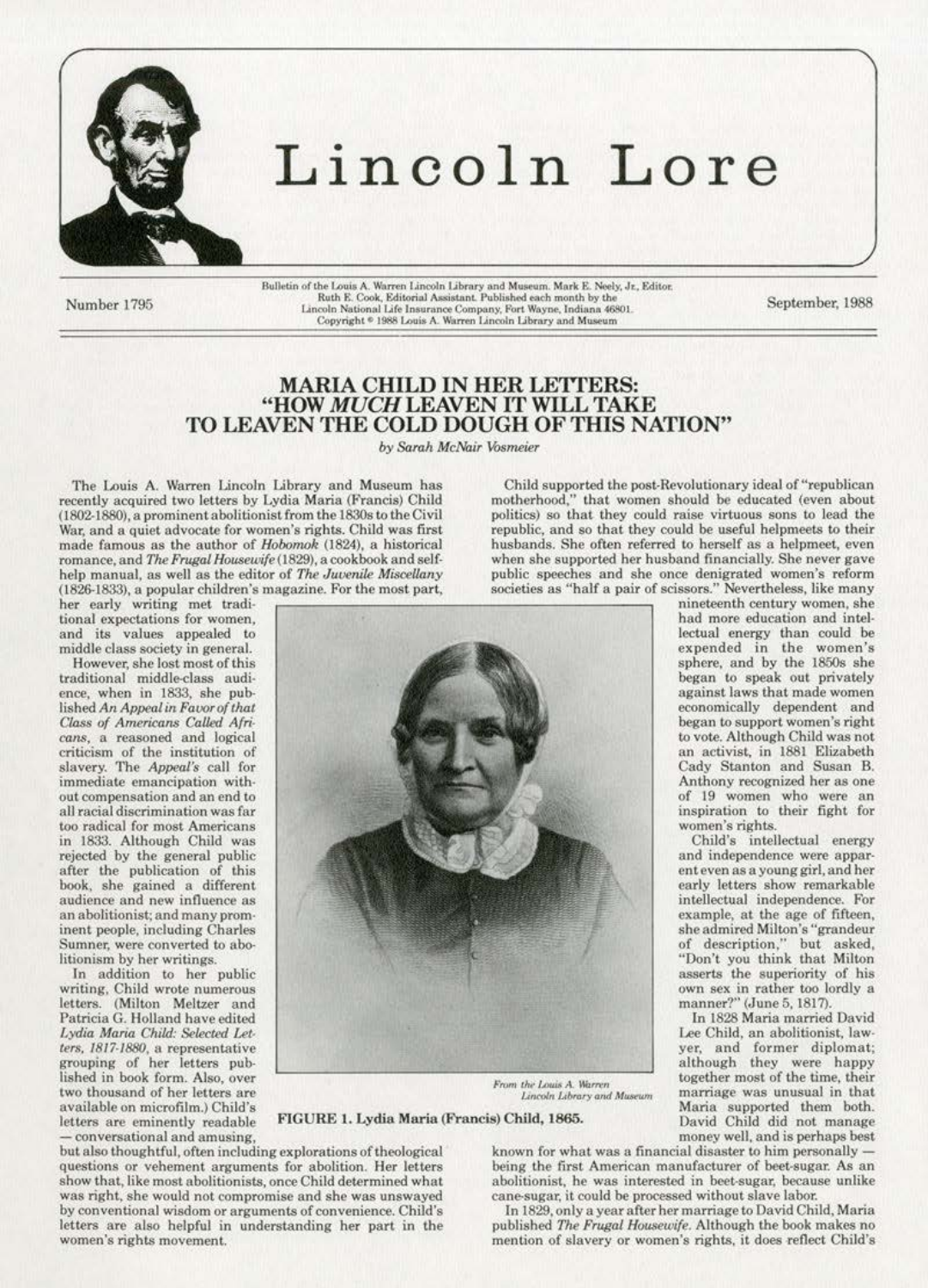uncompromising attitude and her belief that any problem could be solved if enough energy were put to it. Throughout the book, she suggests that poverty can he overcome by frugality **and economy, coming very close to blaming the poor for their**  condition. On the other hand, her philosophy was also **optimistic: poverty was neither inevitable nor inescapable.**  Perhape this was comforting to her because, in fact, she and her husband were living in poverty when she wrote the book.

Child's letters are less optimistic than her book, and in real **life, she recognized that frugality would not solve every financial problem. For example. at about the same time her book was published, she wrote to ask an acquaintance for a**   $\alpha$  to allow her husband to continue publishing his **newspaper. She described writing the letter as "the most**  painful task I ever imposed upon myself," and admitted that she would rather live on bread and water, but "Mr. Child's **unwearied exertions, and my own rigid economy will avail us nothing now. unless somebody will assist us through present**  trouble" (undated, *Selected Letters p. 15)*.

In 1854, twenty-five years later (when Child was known more **as an abolitionist than** as a **frugal housewife) normal frontier rowdiness escalated into violence between the pro-slavery and abolitionist forces when the Kansas·Nebraska Act gave Kansas residents the right to determine whether or not slavery**  would be allowed in the territory. Child obviously sympathized with the abolitionist settlers and was frustrated by her inability to affect the situation there. Although she felt restrained and shut up in Massachusetts, she attacked the problem with all her energy- both with traditionally feminine



From the Louis A. Warren Lincoln Library and Museum

FIGURE 2. John C. Frémont. Child's friend, Sarah Blake (Sturgis) Shaw, thought he looked "good, high-principled,  $i$  energetic, and up-to-the occasion."

projects and by writing for the public. In a letter to her husband, she detailed her activities,

In the first place, there was the press waiting for that Kansas story. . . . Then I felt bound to stir up the women here to do **something for Kansas; and. in order to set the example** ... I hurried night and day; sitting up here all alone till eleven at night, stitehing as fast as my fingers could go. It was a heavy job to cut and make more than 60 yds of cloth into garments; but, with a little help . , . I completed it in eight days.

**While working within the woman's sphere, sewing clothing for**  Kansas immigrants, Child could not help but note the **difference in the way men and women could affeet national**  issues like slavery. She supported John C. Fremont in the presidential campaign that year, and teased her husband that **if he was not home on election day, she would ''put on your old hat and coat, and vote {or you." More seriously, she continued,** 

 $Mv$  anxiety on the subject has been so intense. It seemed as if my heart would burst, if I couldn't do something to help on the election. But all I could do was to write a Song for the Free Soil Men, and scatter a dozen copies of it about (October 27, 1856).

On the same day she also wrote a letter to her closest female friend, Sarah Blake (Sturgis) Shaw, who, with the rest of her **family, also supported abolitionism. (Sarah's son. Robert**  Gould Shaw, later became a Civil War hero when he was killed **leading a regiment of black soldiers in an assault on Fort**  Wagner.) Like Child's letter to her husband, her letter to Sarah Shaw included a discussion of the coming election. Child laughed about a neighbor who

announced his intention to deposit his "virgin vote" for Fremont. It was pleasant to learn that he had anything



**Lincoln Library** and Museum

FIGURE 3. Robert Gould Shaw (son of Child's friend, Sarah Shaw) was killed leading a regiment of black soldiers in an attack on Fort Wagner, July 18, 1863.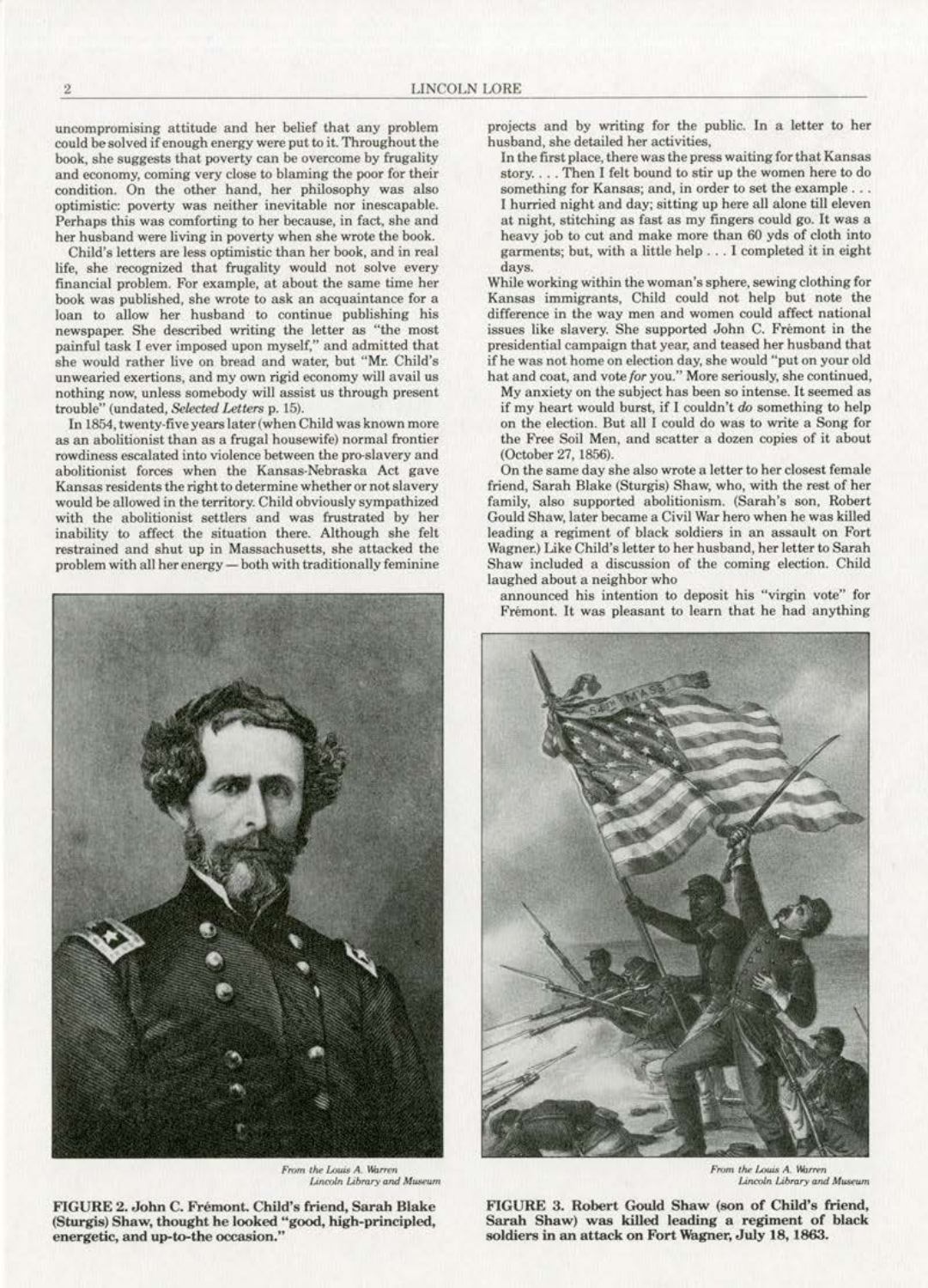"virgin" left to swear by. What a Rip! to lie sleeping fifty years, dreaming of kid gloves, embroidered vests, and perfumed handkerchiefs, taking it for granted that his country was all the while going forward in a righteous and glorious career.

Then turning serious, she continued, "Isn't it too bad that such parasol-holders should have the right to vote, while earnest souls like you and me must await the result in agonizing inaction?"

Four years later, in 1860, David Child must have voted for Lincoln, but Maria Child had strong reservations about him: he was too conservative for her. The two letters recently acquired by the library reflect her opinions on this. They are both written to her niece, Mary Elizabeth (Preston) Stearns, who was married to George L. Stearns, an abolitonist who had given substantial financial support to John Brown. Later, during the war, George Stearns recruited many black soldiers for Massachusett's 54th and 55th regiments.

The first letter was written on December 15, 1861. It shows that Child was still working energetically on projects for Kansas. "My finger-tips fairly ache with knitting. I want to get as much done as *possible. Perhaps* I should not have spared time to write this, though it *is* 'Sabber Oay.' "

Turning to politics, she bemoaned the slowness of the administration. "It seems as if some wizard paralyzed our government and commanders by an evil spell. Lincoln says, 'We must let things *drift.'* What else could we expect from King Log?" (King Log referred to an Aesop's fable in which a community of frogs asks Jupiter to send them a king. Amused, he drops a log into the pond to be their king. Complaining that the log did nothing to lead them or to command their respect, the frogs ask for a different king, whereupon Jupiter sends them a more active leader, a stork, who eats them. Perhaps Child intended King Log to have a double meaning, as "King Log" could also refer to Lincoln's being known as the "Rail Splitter.")

On a more positive note, Child admitted that Lincoln's inactivity might serve a purpose, and related the opinions of Sarah Shaw's husband.

Frank Shaw says Lincoln's *Providential*; for if we had a more energetic man at the helm he would rouse all the pro-slavery in the country to violent activity whereas now they arc lulled by his slow and timid course, and will not fairly wake up till the current of events has carried them too far out to sea to steer for the port they *intended* to make, and supposed they were making. That idea had previously occurred to me, and 1 found a crumb of comfort in iL

In comparison to the slow· moving Lincoln, Genera) Fremont seemed more attractive, and Child could not resist telling her niece about Sarah Shaw's seeing the celebrity in person in New York. Child, quoting Sarah Shaw's letter, continued,

We went to see General Fremont, when he was in New York; and if that face belongs to a man who is anything but a good. high-principled, energetic, and "up-to-the occasion" man, then I am very much mistaken. I wish in my heart *he* were President.

Child's low opinion of Abraham Lincoln made her less than sympathetic to Mary Todd Lincoln, as well. Sarah Shaw had sent a Child a photograph of Mary Todd Lincoln, and so Child sent it on to her niece, laughingly suggesting, "I suppose you will frame it, and carefully train vines around it, in some place of honor." Then, comparing Fremont's wife to Lincoln's, she continued, "I reckon the presence of'our Jessie' in Washington will make her a little uncomfortable." Finally, in the postscript of the letter. she gave an unflattering commentary on Mary Todd Lincoln's appearance.

The Boston Traveller is out with another description of Mrs. Lincoln's new bonnet; her winter one, I presume. She looks more like a dowdy washerwoman, in the photograph, than like the "representative of fashion".... The countenance seems to me mean and vulgar, but perhaps I am prejudiced.

The second letter, written to Stearns a few weeks later (January



From the Louis A. Warren *Lmcol.n l.ibmry cnd Mu\$tUm* 

## FIGURE 4. Mary Todd Lincoln. Child described her as looking "like a dowdy washerwoman" with a "mean and vulgar" countenance.

30, 1862), reflects similar concerns. Sy this time she had finished all the articles for the "Kansas box," but her frustration with the Lincoln administration's slowness had not abated, nor, apparently, had her dislike of Mary Todd Lincoln.

As for public affairs, I have grown so weary with long waiting and watching, that I try not to think of them... It would amuse you to hear David [Child] anathematize Old Abe. He exhausts the vocabulary of contempt. A fortnight ago there was one of the sensation rumors that there had been "treason discovered in high-places, that ought to be above suspicion, and that a *woman* was connected with it.." I suggested that it might be Mrs. Lincoln. David siezed the idea with delight. "I hope it is," said he; "I'd wear out my best boots walking to Washington to see her hanged, and old Abe made a *widder.*" I never see old Abe's *pictur* without thinking that his lanky neck looks as if *he* was made to be hanged.

Next she made a reference to a recently published book, called The Rejected Stone by Moncure Conway. In it, Conway describes the slaves as the "rejected stone" or Christ-figure of American politics. Child wondered whether Conway's book

stirred [Lincoln's] stagnant soul at all. I should think it would make a door-post tingle; but I doubt whether the faintest idea of its mighty import got into his wooden skull.

Concluding her letter, Child remarked on some of the good signs and discouraging aspects of the war, summarizing, ''But dear me, how *much* leaven it will take to leaven the cold dough of this nation!" She used this phrase on other occasions, and it reflected her personality. First, it reveals her attitude toward life and politics. Like all abolitionists, she had to believe that the small number of right-thinking people could change the whole nation, just as a small amount of leavening could change a whole loaf of bread. If she did not believe this, staying up